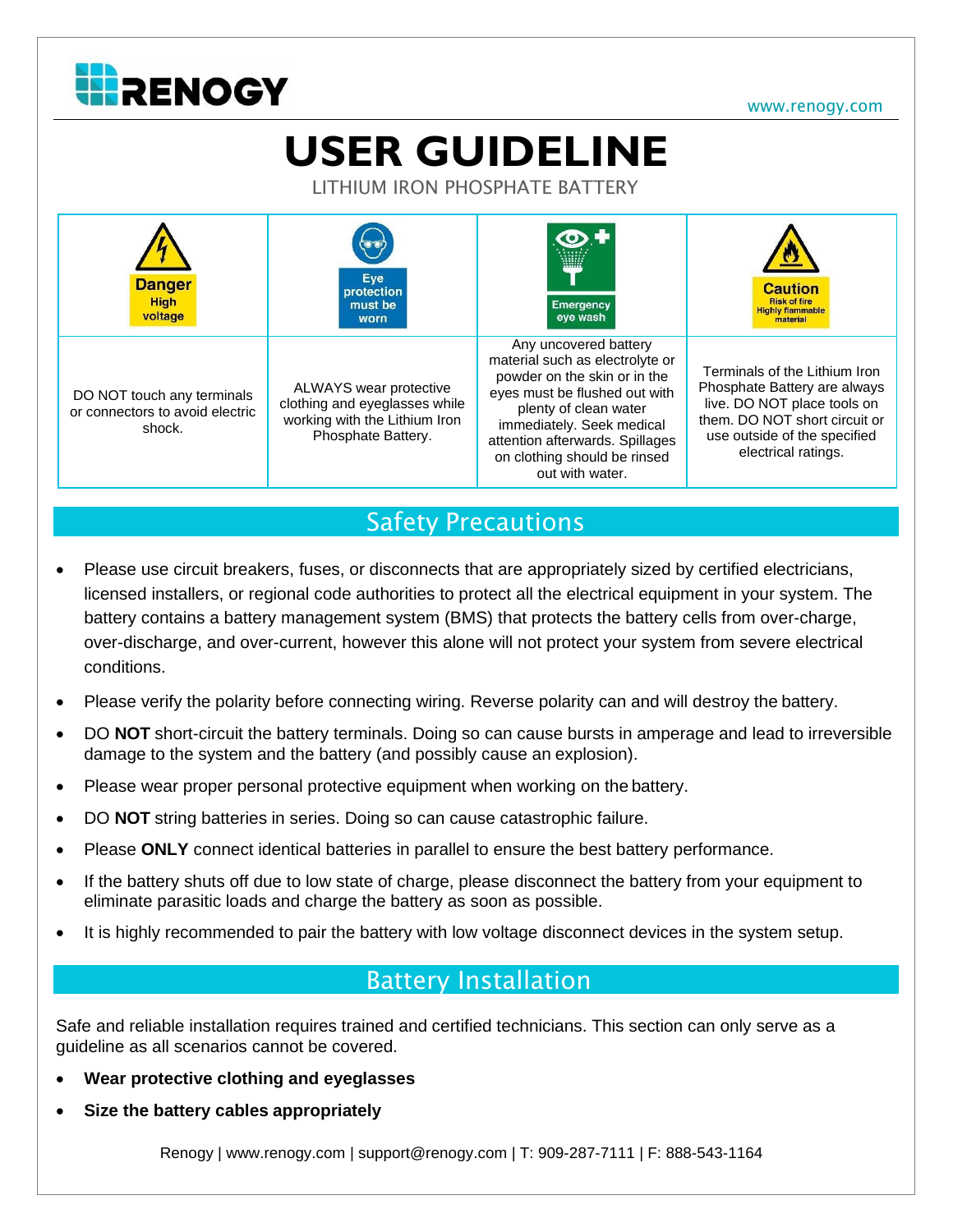Use high stranded copper and heavy gauge cables to handle possible loads from the battery. Make sure to maintain identical cable lengths.

- **Verify correct polarity** Reverse polarity can and will destroy the battery. Use a multimeter to determine proper polarity.
- **Tighten the cable connections**

Over-tightening cable connections can cause terminal breakage and loose cable connections can cause terminal meltdown or fire.

• **Place the battery in a well-ventilated area**

#### Battery Operation

- Depending on shipping times and the time since manufacture, the battery may be received at a partial state of charge. Please fully charge the battery prior to the first use.
- Standard charging consists of charging at 0.2C constant current until the battery reaches 14.6V. The battery is then charged at a constant voltage of 14.6V while tapering the charging current. Charging is considered complete when the charging current has tapered to 0.02C. Safe charging requires temperatures between 0°C and 45°C (32°F and 113°F) and takes approximately 7 hours.
- For standard discharging, the battery is discharged at 0.2C constant current until the battery reaches 10V. Safe discharging requires temperatures between -20°C and 60°C (-4°F and 140°F).

## Battery Storage

- Please charge the battery to 30%~50% and store the battery in an open, well-ventilated, dry, clean area with temperatures of around 23°C (73.4°F).
- Long periods of storage can deteriorate the battery performance. It is recommended to charge the battery at least once every three months to prevent over-discharge.

# Battery Management System(BMS)

The BMS will protect and shut the battery down when it is over-discharged or short circuited. In these rare cases, the battery will show 0V voltage. Please activate the battery using an external charging source that has lithium battery activation function. Please contact our Tech Support team at (909)287-7111 for more information about the BMS.

## Battery Specifications

| Model                              |                               | RNG-BATT-<br>LFP-12-50 | RNG-BATT-<br>LFP-12-100 | RNG-BATT-<br>LFP-12-170 |
|------------------------------------|-------------------------------|------------------------|-------------------------|-------------------------|
| Electric<br><b>Characteristics</b> | <b>Nominal Voltage</b>        | 12.8V                  |                         |                         |
|                                    | Rated Capacity (0.2C)         | 50Ah                   | 100Ah                   | 170Ah                   |
|                                    | Minimal Rated Capacity (0.2C) | 47.5Ah                 | 95Ah                    | 161.5Ah                 |
|                                    | Energy                        | 640Wh                  | 1280Wh                  | 2176Wh                  |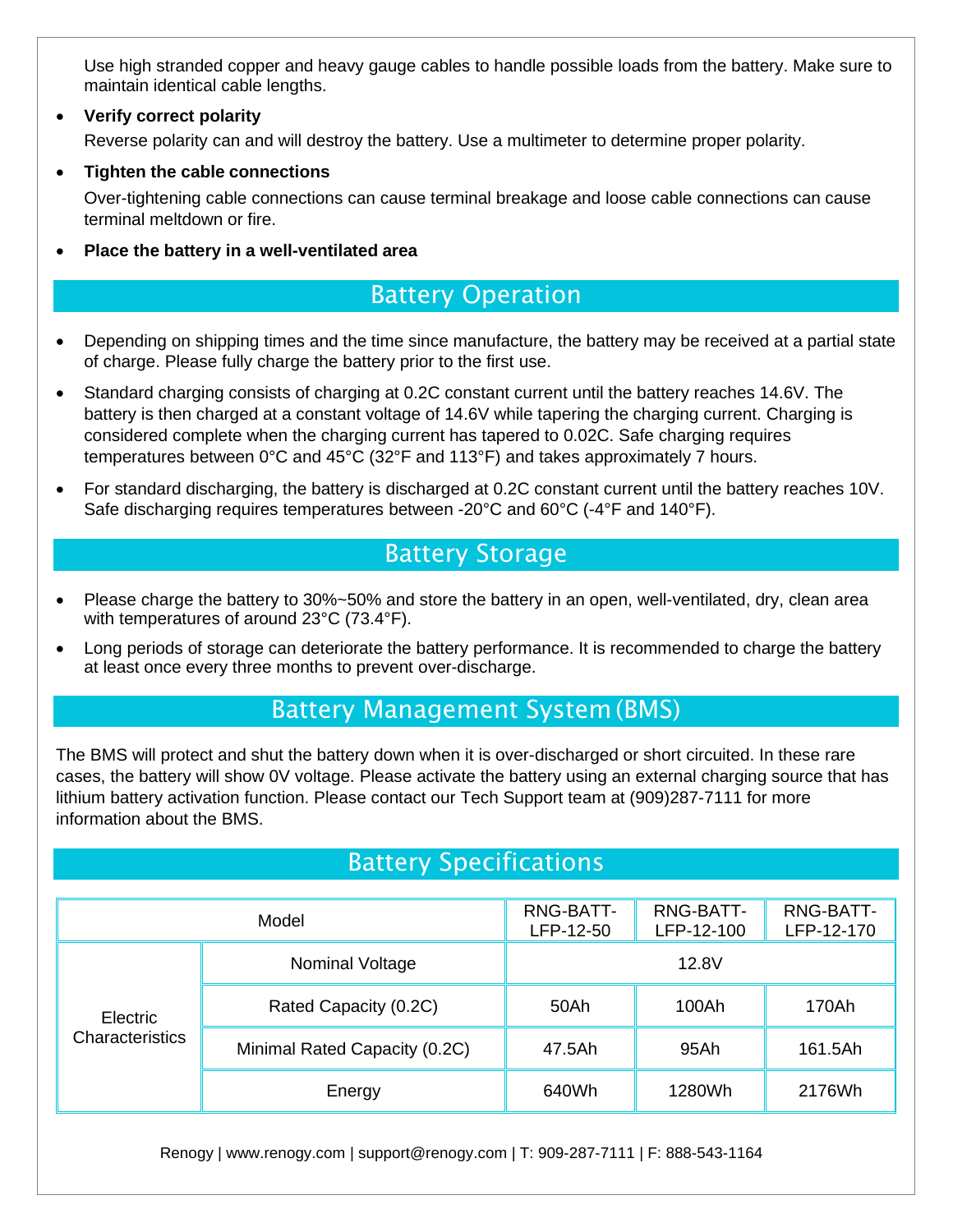|                                                 | <b>Specific Energy</b>                                    |                                      | 95.5Wh/kg                                                | 100.4Wh/kg              | 103.6Wh/kg                              |  |
|-------------------------------------------------|-----------------------------------------------------------|--------------------------------------|----------------------------------------------------------|-------------------------|-----------------------------------------|--|
|                                                 | <b>Energy Density</b>                                     |                                      | 114.4Wh/L                                                | 126.7Wh/L               | 149.1Wh/L                               |  |
|                                                 | <b>Internal Resistance</b>                                |                                      | ≤50mΩ                                                    | ≤30mΩ                   | ≤10mΩ                                   |  |
|                                                 |                                                           | Cycle Life $(0.2C, 20\pm5^{\circ}C)$ |                                                          | 2000 Cycles @ 80% DOD   |                                         |  |
| Charging<br><b>Parameters</b>                   | Charge Voltage                                            |                                      | $14.4 \pm 0.2 V$                                         |                         |                                         |  |
|                                                 | Maximum Charge Current                                    |                                      | 50A                                                      |                         | 85A                                     |  |
|                                                 | <b>Charge Cut-off Voltage</b>                             |                                      | 14.6V                                                    |                         |                                         |  |
| Discharging<br>Parameters                       | Maximum Continuous Discharge<br>Current                   |                                      | 50A                                                      | 100A                    | 125A                                    |  |
|                                                 | Discharge Cut-off Voltage                                 |                                      | $≥10V$                                                   |                         |                                         |  |
|                                                 |                                                           | Charge                               | 0~45°C / 32~113°F                                        |                         |                                         |  |
|                                                 | Operation<br>Temperature Range<br>$(60\pm25\%$ R.H.)      | Discharge                            | $-20 - 60^{\circ}$ C / $-4 - 140^{\circ}$ F              |                         |                                         |  |
| Temperature<br>Parameters                       |                                                           | Recommended                          |                                                          | 23±5°C / 73.4±9°F       |                                         |  |
|                                                 | Storage<br><b>Temperature Range</b><br>$(60\pm25\%$ R.H.) | Less Than 1<br>Year                  | 0~25°C / 32~77°F                                         |                         |                                         |  |
|                                                 |                                                           | Less Than 3<br><b>Months</b>         | $-5 - 35$ °C/<br>$-10-35^{\circ}$ C / 14~95°F<br>23~95°F |                         |                                         |  |
|                                                 | <b>Dimensions</b>                                         | Length                               | 197 mm /<br>7.8 inch                                     | 260 mm /<br>10.2 inch   | 347 mm /<br>13.7 inch                   |  |
|                                                 |                                                           | Width                                | 166 mm /<br>6.5 inch                                     | 158 mm /<br>6.2 inch    | 155 mm /<br>6.1 inch                    |  |
|                                                 |                                                           | Height                               | 171 mm /<br>6.7 inch                                     | 246 mm /<br>9.7 inch    | 270 mm /<br>10.6 inch                   |  |
| Mechanical<br>Properties                        | Weight                                                    |                                      | 6.7 kg $/$<br>14.7 lbs.                                  | 12.75 kg /<br>28.1 lbs. | 22 kg /<br>48.5 lbs.                    |  |
|                                                 | <b>Terminal Model</b>                                     |                                      |                                                          |                         | M8x1.25x12mm M8x0.75x14mm M12x1.75x16mm |  |
|                                                 | <b>Assembly Method</b>                                    |                                      | 4S15P                                                    | 4S30P                   | 4S53P                                   |  |
|                                                 | <b>Housing Material</b>                                   |                                      | ABS+PC                                                   |                         |                                         |  |
| <b>Battery</b><br>Management<br>System<br>(BMS) | Protection<br>Cell Overvoltage<br>Release                 |                                      | 3.65V±0.05V                                              |                         |                                         |  |
|                                                 |                                                           |                                      | $3.55V + 0.1V$                                           |                         |                                         |  |
|                                                 | Cell Undervoltage                                         | Protection                           | 2.5V±0.05V                                               |                         |                                         |  |
|                                                 |                                                           | Release                              | 2.6V±0.1V                                                |                         |                                         |  |